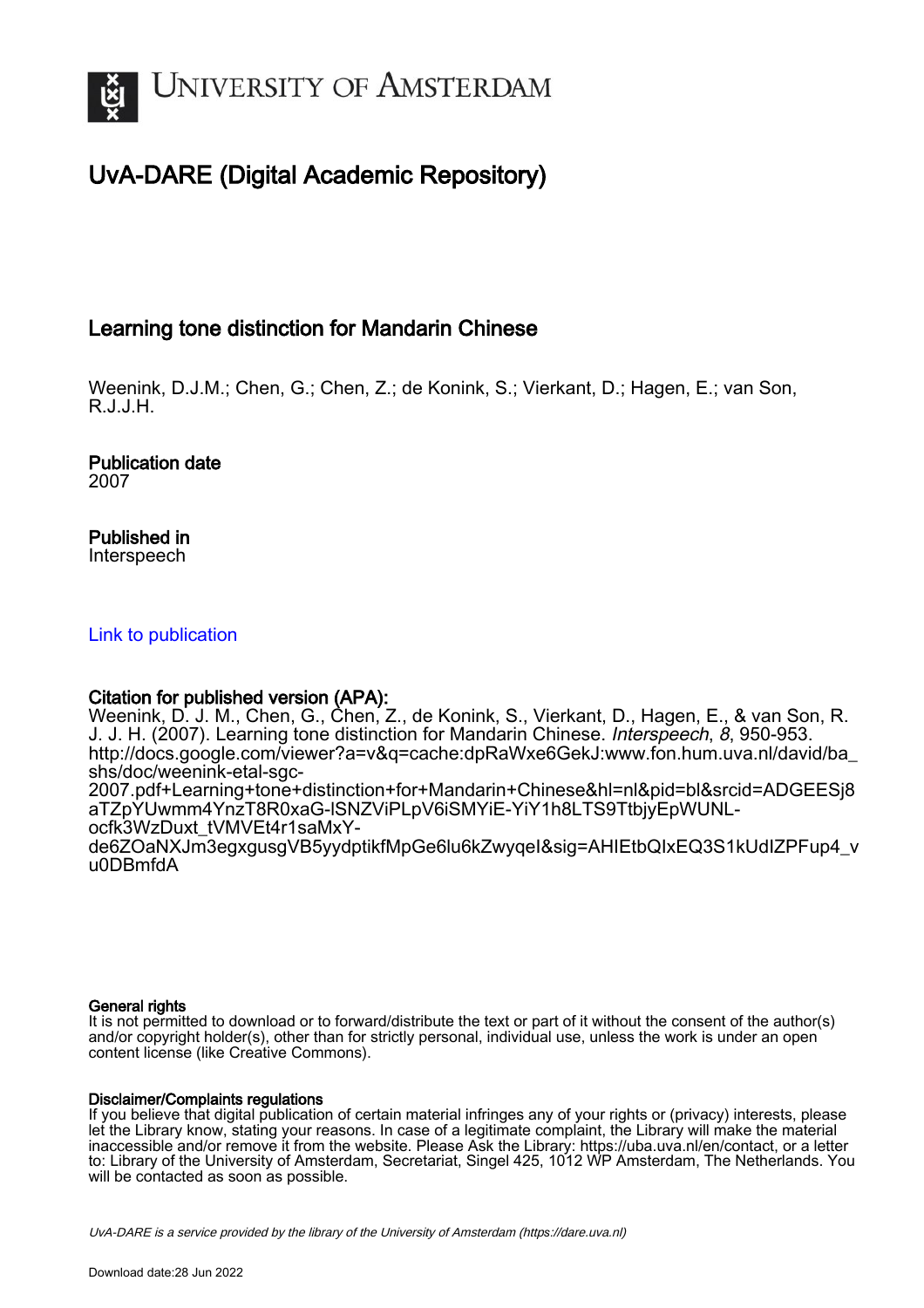## Learning tone distinctions for Mandarin Chinese

*David Weenink*<sup>1</sup> *, Guangqin Chen*<sup>2</sup> *, Zongyan Chen*<sup>3</sup> *, Stefan de Konink*<sup>4</sup> *, Dennis Vierkant*<sup>5</sup> *Eveline van Hagen*<sup>6</sup> *& Rob van Son*<sup>1</sup>

<sup>1</sup> Institute of Phonetic Sciences, University of Amsterdam, The Netherlands

David.Weenink@uva.nl, R.J.J.H.vanSon@uva.nl

<sup>2</sup>Rotterdam Business School, Hogeschool Rotterdam

g.chen@hro.nl <sup>3</sup>Hogeschool van Amsterdam chn@hesasd.nl <sup>4</sup>Student, University of Amsterdam skinkie@xs4all.nl 5 ITBE, University of Twente, D.Vierkant@utwente.nl <sup>6</sup>Fontys Hogescholen, Eindhoven

ailin04@yahoo.co.uk

#### Abstract

We describe the SpeakGoodChinese system that supports beginning students of Mandarin Chinese to produce tones correctly (http://speakgoodchinese.org/). Students pronounce a word spelled in pinyin notation and receive feedback from our system on their production of the tones. The novelty in our approach lies in the use of synthetic reference tone(s) produced from the pinyin notation. Preliminary results indicate a 6% rejection rate for six words, read multiple times, by three reference speakers and less than 15% acceptance rate on incorrectly produced tones on shadowed versions of these words by 8 speakers. With speech from 4 reference speakers collected with a fully functional test application, a rejection rate of less than 15% was achieved.

Index Terms: Mandarin tone recognition, Dynamic Time Warp (DTW), learning aid

#### 1. Introduction

Mandarin Chinese is the official administrative language of China. It is a tonal language, i.e. a change of tone alters the meaning of a word as much as a change of phonemes. These tones pose major problems for Dutch students and other students with a non-tonal language background who start learning Mandarin. In order to aid these students, we have developed a computer program to assist them in producing the correct tones.

Traditionally a distinction is made of four tones although modern literature also accepts the neutral fifth tone as an additional tone [9]. The most important perceptual attribute of these tones is pitch. In this study we do not consider the interactions between tone, stress and intonation because phonetic studies on the acoustic characteristics of tone have shown that pitch is the primary cue in tone perception [4]. In the literature these pitches are mostly described on a (logarithmic) frequency scale, sometimes with five equidistant tone levels which are named low, halflow, middle, halfhigh and high level. These names facilitate describing the dynamics of the tones [6]. These levels are always relative levels and very much speaker dependent: to identify tones differing only in pitch, listeners must refer to their knowledge of the speaker's pitch range, and where the tone occurs within that range. A low tone produced by a high-pitched speaker like a women and a high tone produced by a low-pitched speaker like a man, may be very similar [4]. In pinyin, the romanized version of the pronunciation of Mandarin, these tones are indicated with tone accents above the vowels. These accents may differ slightly according to circumstances [9, pag 20]. In figure 1 the citation form of the tones of mandarin are given for the word *da*.

The first tone, indicated with a bar above the vowel as in  $m\bar{a}$  (mother), starts at the high level and stays that high. The duration of the first tone is somewhat longer than the average duration. Dutch speakers are inclined to speak this tone at too low a frequency.

The second tone, indicated with an acute symbol as in  $m\acute{a}$ (hemp), increases in pitch from the middle register to above the level of the first tone. The duration of this tone is somewhat shorter than the average duration and it is perceived as a rather abrupt rise. Dutch speakers have difficulties in making this tone rise enough.

The third tone, indicated with a check symbol as in  $m\check{a}$  (horse), starts halflow, falls to low and then (optionally) rises fast to halfhigh. In the low trajectory the voice can easily become creaky. The pronunciation of the third tone is always influenced by the following tone: a third tone preceding a third tone becomes a second tone. A third tone preceding all other tones becomes a half third tone, i.e. only the transition from halflow to low is pronounced and the rising part is not. In [9] more examples of tone sandhi are treated.

The fourth tone, indicated with a grave accent as in  $m\dot{a}$  (scold), decreases rapidly from high to low level. Dutch speakers have difficulties in making this tone fall enough.

The (fifth) neutral tone has a short duration and lacks any emphasis. The level of this tone depends on the preceding tone.

The learning aid that we have developed is designed for students that start learning Mandarin and want to receive feedback on their tone productions. Applications that help people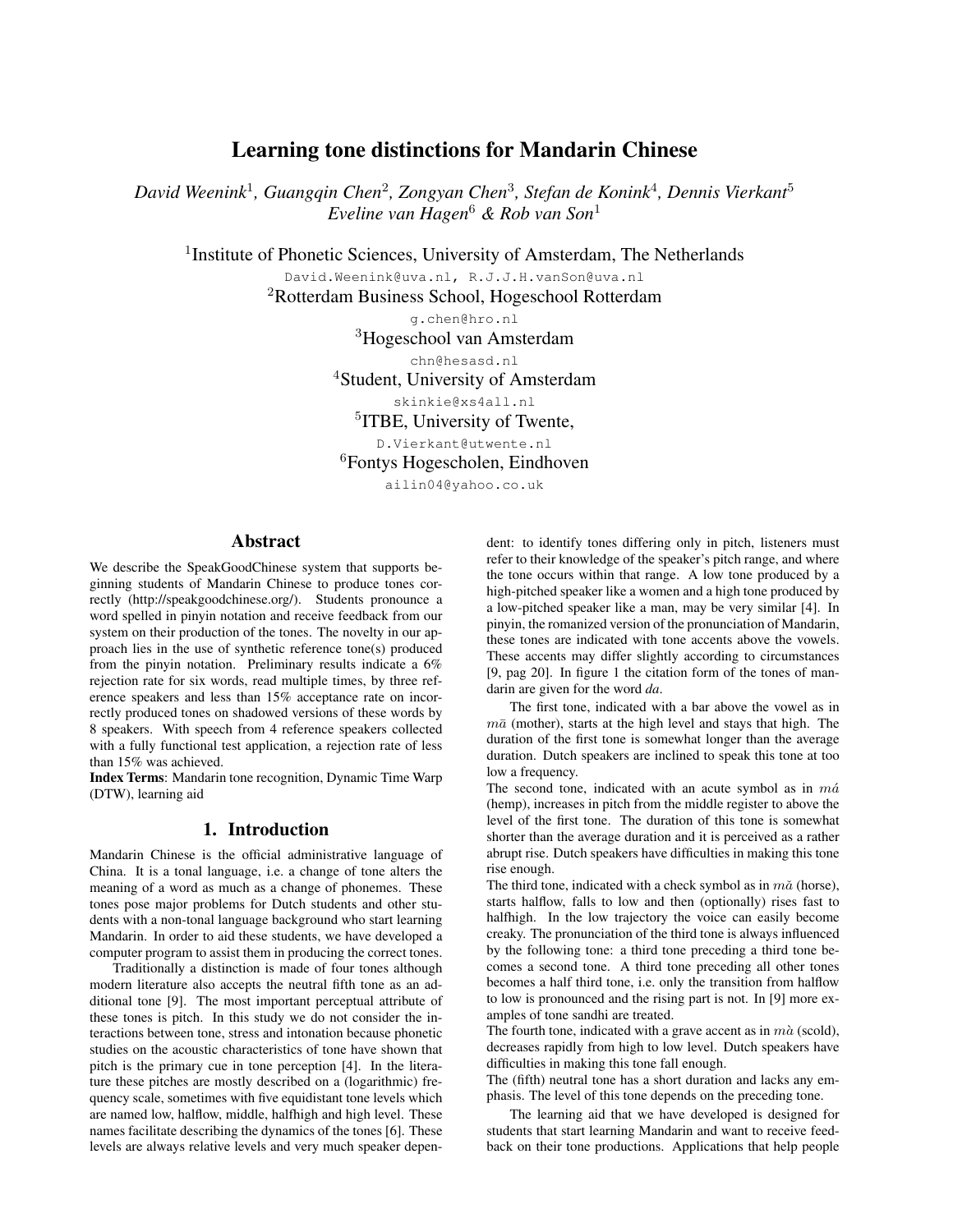Table 1: The rules for tone simulation. The columns show from left to right the tone, the start, the intermediate and the end frequency of a tone contour, respectively. The value for the intermediate frequency,  $F_i$ , is only needed for tone 3 and denotes the lowest frequency. The abbreviation "l.i." means linear interpolation. The symbol  $\delta$  is 1 semitone. The factor  $s_f$  under normal circumstances equals 0.5 and scales frequencies down by one octave.  $F_l$  denotes a frequency value derived from the end frequency of the previous syllable of the word.

| Tone(s)                 | $F_b$                              | l.i.                         | $F_e$             |
|-------------------------|------------------------------------|------------------------------|-------------------|
| 1                       | $F_h$                              | $F_h$                        | $F_h$             |
| 2                       | $F_{b2} = F_h \sqrt{s_f} - \delta$ | 1.i.                         | $F_h+2\delta$     |
| 3                       | $F_{b3}=F_h\sqrt{s_f}$             | $F_{i3} = F_h s_f - 3\delta$ | $F_{b3}$          |
| 4                       | $F_{h4}=F_h+2\delta$               | $1\mathbf{i}$ .              | $F_{b4}s_f$       |
| $\bf{0}$                | $F_{0b}$                           | $1\mathbf{i}$ .              | $F_{0b} - \delta$ |
| 6                       | $F_d = F_h \sqrt{s_f}$             | l.i.                         | $F_d-\delta$      |
| 21                      | $F_{b2}$                           | $1\mathbf{i}$ .              | $F_{b2}+5\delta$  |
| 12                      | $F_{b2} - \delta$                  | $1\mathbf{i}$ .              | $F_h+2\delta$     |
| 4 2: 3 2 $F_1 + \delta$ |                                    | $1\mathbf{i}$ .              | $F_h$             |
| 3 1; 3 4 $F_{b3}$       |                                    | $F_h s_f + 2\delta$          | $F_{b4}$          |
| <b>3</b> 2              | $F_{b3}$                           | $F_{i3} = F_h s_f + 2\delta$ | $F_{i3}$          |

in realizing correct tones were pioneered by IBM with their speechviewer [8]. Our application starts with a selection of this students tone 1. This frequency,  $F_h$ , will be used as a reference frequency for all the other synthesized tones. Then the student hears a pre-recorded word whose pinyin notation is drawn on the screen and he tries to say that word with the correct tone. The pitch of the spoken word will be analyzed. The student will then receive feedback on how well the pitch of the spoken word matches the desired pitch. The next word will be displayed and the cycle starts again.

The novel aspect of this learning aid is that we do not need sub-standard pre-recorded words for a proper tracing of incorrect student utterances. Based on the results of preliminary inquiries with students and teachers, our recognizer was biased towards accepting student utterances to prevent de-motivating them.

We use an intelligent algorithm to calculate a number of possible erroneous pitch tracks from the pinyin word. A DTWalgorithm was implemented in the PRAAT program [1] that aligns the pitch of the spoken word with pitches of all possible combinations of pitches and picks the best match. The selection of the best fit was biased to the correct tone combinations by allowing the correct choice to be within a short distance of the best match. A few post-matching rules implement some assimilation phenomena. We use six different tones and our words are maximally two syllables long: we therefore need to consider 29 possibilities (the first syllable cannot carry a neutral tone and the *3-3* and *2-3* tone combinations are identical). The sixth tone is the tone that would correspond to standard Dutch intonation and bears no resemblance to any of the Mandarin tones. A decision is made on the quality of the pitch of the spoken word in comparison to all the synthesized pitches, and proper feedback is given.

#### 2. Pitch synthesis

The words we use in this study consist of only one or two syllables. These syllables can be easily identified from the pinyin notation because here pitch is indicated by a number after each syllable. For example, the first syllable in *duo1shao3* has tone 1 and the second syllable has tone 3. For the synthesis of the *1&3* tone contour of this word we must synthesize the correct duration and the correct tone contours.

Duration is calculated with a heuristic that is based on the consonants in the obstruent parts and the number of consonants and vowels in the sonorant parts. The starting sound of a syllable is either a sonorant or a non-sonorant. A word may be totally sonorant or or it may consist of two sonorant parts separated by an unvoiced part. The duration of the obstruent part is fixed at a value  $d_{uv} = s_t \times d_s$ , where the tone scalefactor  $s_t$ has the value 1, 0.8, 1.1, and 0.8 for tones *1* to *4*, respectively, and  $d_s$  is an average segment length of 0.15 s. The sonorant parts have duration  $d_v = s_t(d_s \times n_v + d_f)$ , where  $n_v$  is the number of segments in the sonorant part, with di- and triphones counting as 2 or 3 segments, and  $d_f$  is a fixed duration of 0.12 s. The tones are completely realized on the sonorant parts of the syllables.

The parametrization of the generated pitch contours all depend on  $F_h$ , which is also the value for tone *1*. The value for  $F_h$ was determined by adjusting a global, gender specific value, to get a best fit of the range of the correct tone contour on the pitch track of the spoken word. Adjustments were limited to 3 semitones downwards and 6 semitones upward from either 200 Hz (men) or 300 Hz (women). The pitch excursion size was standardized to get a 1 octave (12 semitones) excursion size for the fourth tone. This was fitted on the word spoken by the student, limited to excursion values between 9-18 semitones scaled to tone *4*. The bias towards higher pitch and excursion sizes was motivated by the natural tendency of students to exaggerate tone pronunciation. For the synthesis of the other tones some rules of tone sandhi have been incorporated too.

Table 1 shows for each single tone, indicated by column header Tone(s), what the values are for the start frequency and the end frequency of the contour. These frequencies are indicated by the column headers  $F_b$  and  $F_e$ , respectively.  $F_i$ , an intermediate frequency is only relevant for tone *3* and indicates the lowest frequency that has to be synthesized for the tone contour. If no extra frequency scaling is involved, the frequency scale factor  $s_f$  equals 0.5 and therefore lowers frequencies by one octave. The factor  $\sqrt{s_f}$  then signals a lowering by 6 semitones. The start frequency of tone *2* is approximately *1* semitone below  $0.7F_h$  and rises approximately linear at a level two semitones above  $F_h$ . For tone 3 we start half an octave, i.e. six semitones, below  $F_h$  and then lower the frequency until it is fifteen semitones, i.e. one octave plus three semitones, below  $F_h$ . This intermediate frequency  $F_{i3}$  will be the lowest frequency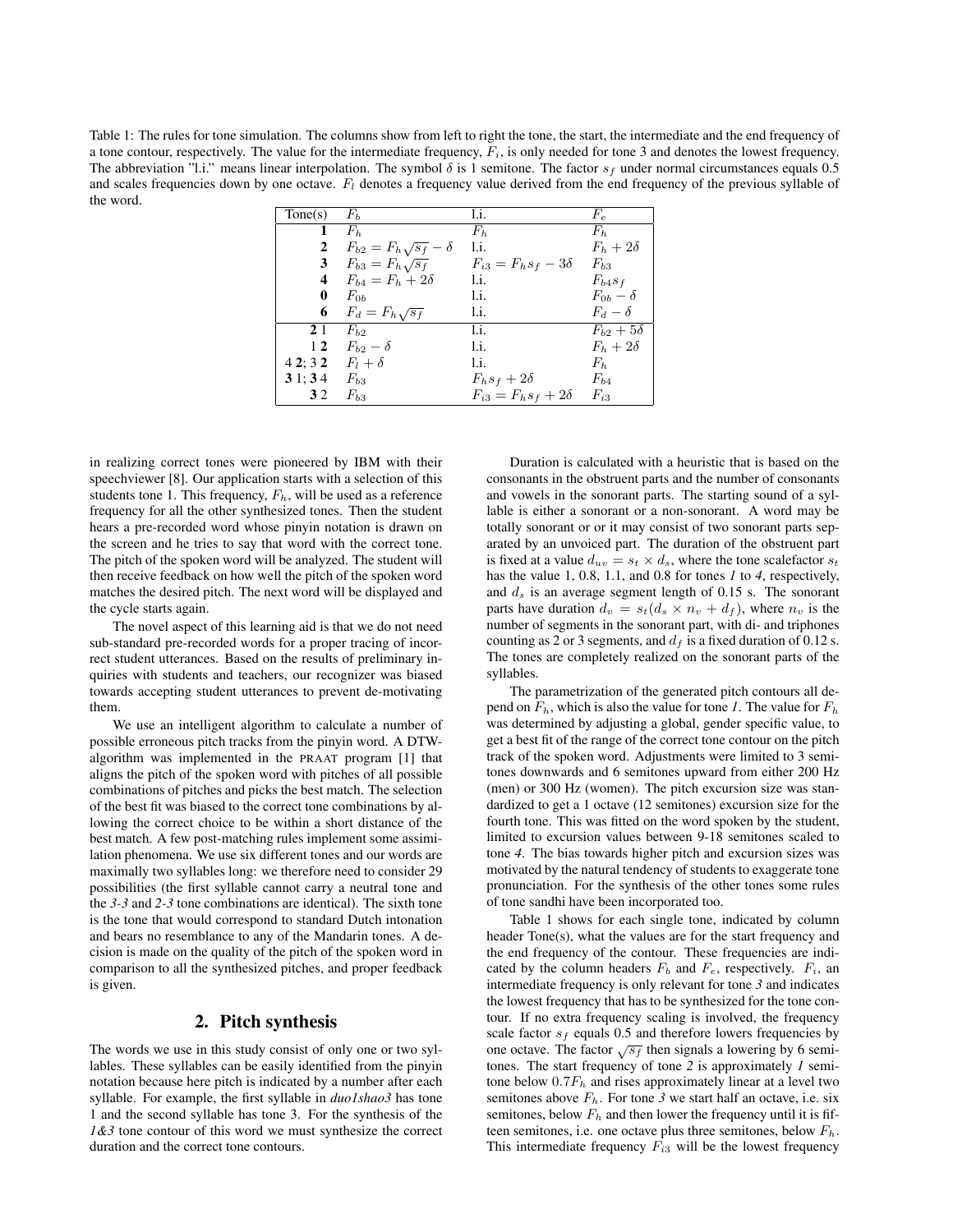

Figure 1: The six tones synthesized for the pinyin word *da*. From left to right the first four standard tones. Then the neutral tone and the last one is the standard Dutch intonation tone.

attainable by any tone contour. The start and end frequencies of tone *0*, the neutral tone, are variable. If the end frequency of the previous syllable,  $F_l$ , is larger than  $\sqrt{(s_f) 0.7F_h}$  the start frequency  $F_{0b}$  equals  $F_l - 3\delta$ . Otherwise it is set to  $F_l + 3\delta$ . For the end frequency a 1 semitone declination is subtracted. Tone *6* is special because it does not correspond to any Mandarin tone. It is only present to be able to give better feedback for cases where the student did not realize any Mandarin tone but instead fell back on Dutch intonation. The Dutch intonation starts 6 semitones below  $F_h$  and falls by one semitone.

The second part of the table shows the effects of tone sandhi. The tone undergoing this change is indicated in bold typeface. In the first line with "2 1", we see how tone *2* changes under the influence of a following tone *1*: its excursion size is reduced. The next line starts with "1 2" and shows how tone *2* changes under the influence of a preceding tone *1*: its excursion size is expanded by one semitone.

These pitch contours do not capture all the natural contextual variation. Especially the realizations of the tone 2 and 3 in context were often ambiguous. But we also observed neutralization of tone movements in the other tones. Therefore, rules were added that merged bi-syllabic tone combinations into super classes. These rules reduced the tone perplexity at the cost of increased false acceptances.

#### 3. Pitch measurements

The studies considered here [2, 3, 4, 6, 7] do not mention the problems that might occur in the measurement of the pitch of Mandarin tones. For example, in the fast rising pitch in preparation of a tone *1*, or in the fast falling pitch for tone *4*, large pitch changes occur in a very short time which means that only short measuring intervals can be used. During the production of the very low pitches for the third tone voicing may become creaky, creating a discontinuity in the measured pitch pattern. The pitches of the spoken words were measured with the PRAAT program. In order to cope with possible local pitch measurement errors we use a Dynamic Time Warp (DTW) algorithm for matching pitch contours. Furthermore for correctly assigning correct tones, the pitch range of the speaker had to be established adaptively as the pitch height and ranges of individual words differed too much.

#### 4. Results

The tone recognizer was tested for three different test sets. The subjects were 5 reference speakers for correct pronunciation, four of which are coauthors of this paper: 3 native speakers of Mandarin and 2 very advanced native Dutch speakers. With respect to these tests, we did not find a difference between the native speakers and the advanced Dutch speakers. Incorrect pronunciations were obtained from 3 of the reference speakers and 5 Dutch students with (very) low proficiency. The following tests were done with the March 9, 2007 version of the recognition engine.

- 1. Examples of correctly pronounced tokens were collected using a Tcl-based prototype user interface. Four reference speakers typed mono- and bisyllabic pinyin words of their choosing and pronounced them. From a total of 399 collected tokens, 57 were rejected (14%).
- 2. The six pinyin words *cha2*, *gong1zuo4*, *jie2hun1*, *dian4hua4*, *duo1shao3* and *shi2jian1* were read several times by three reference speaker. The tone recognizer rejected 5 out of 83 tokens (6%).
- 3. The previous six words where shadowed from recorded examples with incorrect tone realization by 8 low and high proficiency speakers. The most obvious problem with incorrect tone pronunciation is a very low pitch and small excursion size and our recognizer automatically flags this as an error. Therefore, all tokens with a maximum pitch or excursion size 3 semitones less than the reference tone contour were rejected. In total 37 of the 320 words were accepted (12%). Most of the accepted ones were due to incorrect classification of the second tone in the *cha2* pinyin word.

Overall this shows a false rejection/acception rate of less than 15% with ample opportunities for improvement.